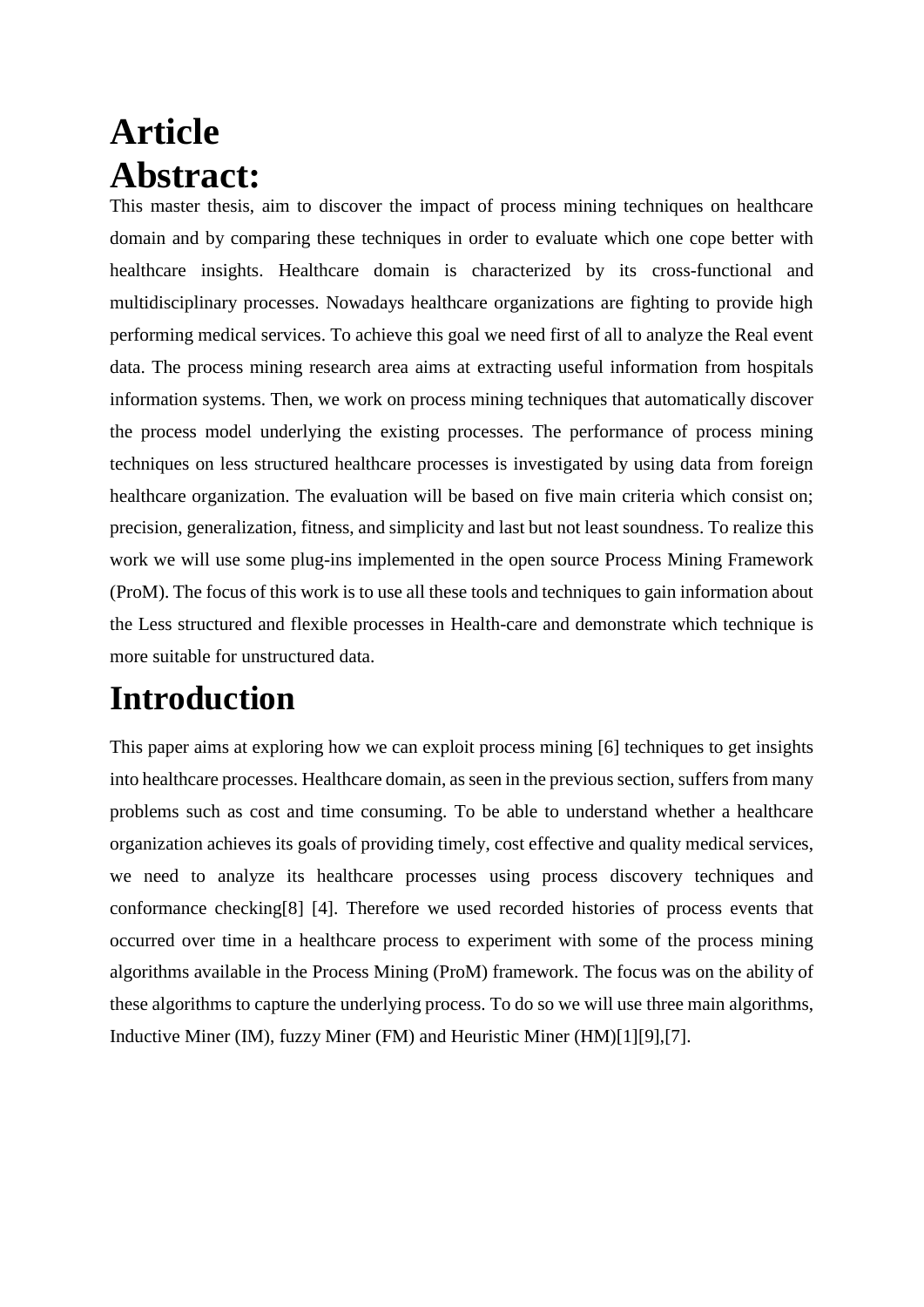#### **Processing of the log**

The research goal is defined as follows: Study and evaluate the performance of the process mining algorithms in healthcare processes. As the focus of these algorithms is to study the control-flow i.e. the execution order of tasks in a healthcare process, we chose three of the most robust algorithms implemented in ProM: (HM), (FM)and (IM)[1][9]. These algorithms generate a process model underlying an event log based on causal dependencies between tasks and are robust to noise and imbalance. This leads to our second research goal: Analyze the process models derived from the Heuristics Miner algorithm and the inductive miner algorithm and Fuzzy Miner[1],[5],[6] in order to evaluate them depending on a set of criteria such as simplicity, generalization, precision, and fitness. HM, FM and IM are available as the Heuristics Mining, fuzzy Miner and the inductive miner plug-ins in the ProM framework. To be able to do this work, we will use a real event log extracted from a foreign hospital. This event log contains 11143 cases, 150291 events and 624 classes. Data for this study directly comes from the hospital information systems, where all patients' activities are recorded, from visits, lab tests, and administrative tariff and so on. The time span is from Mondays (January 2005) till Thursday (March 2008).

The goal of this master thesis is to compare process mining techniques to show which one cope

well with healthcare event log. To achieve this purpose we used different plug-ins Implemented in ProM tool which is an open source and free tool. It contains a lot of plug-ins than can we use to discover event logs. The comparison will be based on five criteria[1]:

- **Soundness** or correctness in process mining science is a very important part. A sound model means that this model can reach the end of the executions without any bugs, no tokens left behind, or dead transitions. Sound model is the one which doesn't contain any anomalies (livelocks or deadlocks. . .)
- **Precision** it means that the model mustn't allow for "too much" behavior. A model that does not precise is "under fitting".
- **Generalization** the model should generalize and not restrict behavior. A model that does not generalize is "over fitting" readability.
- **Simplicity** in the context of process discovery, this means that the simplest model that can explain the behavior seen in the log is the best model.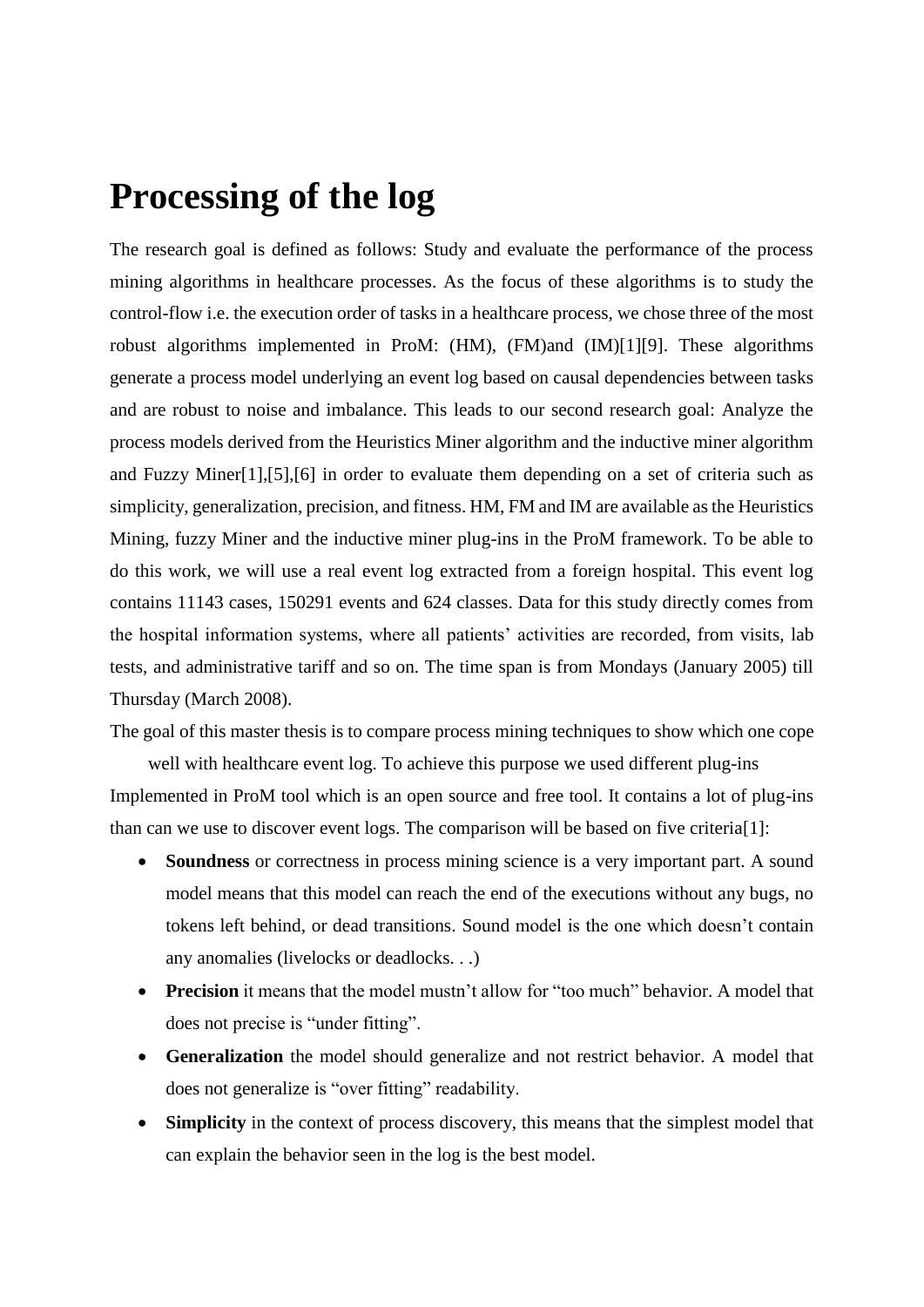**Fitness** A model has a perfect fitness if all traces in the log can be replayed by the model from beginning to end.

 During the execution of the event log with our three algorithms we have note variance results. The table below concludes the results of the experiments done with three process mining discovery; Inductive miner, Heuristic Miner and fuzzy miner. This comparison is based on the five criteria mentioned in the beginning of this report which are soundness, simplicity, generalization, fitness and precision.

The experiments achieved by applying process mining techniques ' heuristic, fuzzy and inductive miner' algorithms on real data obtained from the information system of the foreign hospital shows that these process mining techniques help a lot to analyze the healthcare event data. Process mining techniques help to discover healthcare domain anomalies and detect problems that we can face every day in our hospitals. The result of these experiments are concluded in table1.

| Criteria       | Fuzzy miner | Inductive Miner $++$   Heuristic Miner |       |
|----------------|-------------|----------------------------------------|-------|
| generalization | ┿           | $^+$                                   |       |
| Precision      |             |                                        | $+/-$ |
| Soundness      | Ø           | $^+$                                   | $+/-$ |
| Simplicity     |             |                                        | $+/-$ |
| fitness        | Ø           | $^+$                                   |       |

Table 1 contains the main results of the execution of the event log with our algorithms. We can note here that inductive miner algorithm is typically the most convenient one. It can deal better with healthcare data i.e. spaghetti like models comparing to other algorithms.

## Conclusion

In this paper, we have focused on the applicability of process mining on healthcare data using the Inductive Miner; Heuristic Miner and fuzzy Miner algorithms. The goal of this research is to degage the most convenient algorithm that can cope with unstructured information such as those extracted from hospitals information systems. To be able to evaluate which algorithm is the most convenient for healthcare analyses we have discovered the event log with three process mining techniques; IM, HM and FM The models yielded after the application of plug-ins implemented in ProM shows some weakness and strength points in each model. The interpretations of these models has proved that the inductive miner is the most convenient one and can deal with unstructured data well. The analyses achieved on the event log using the three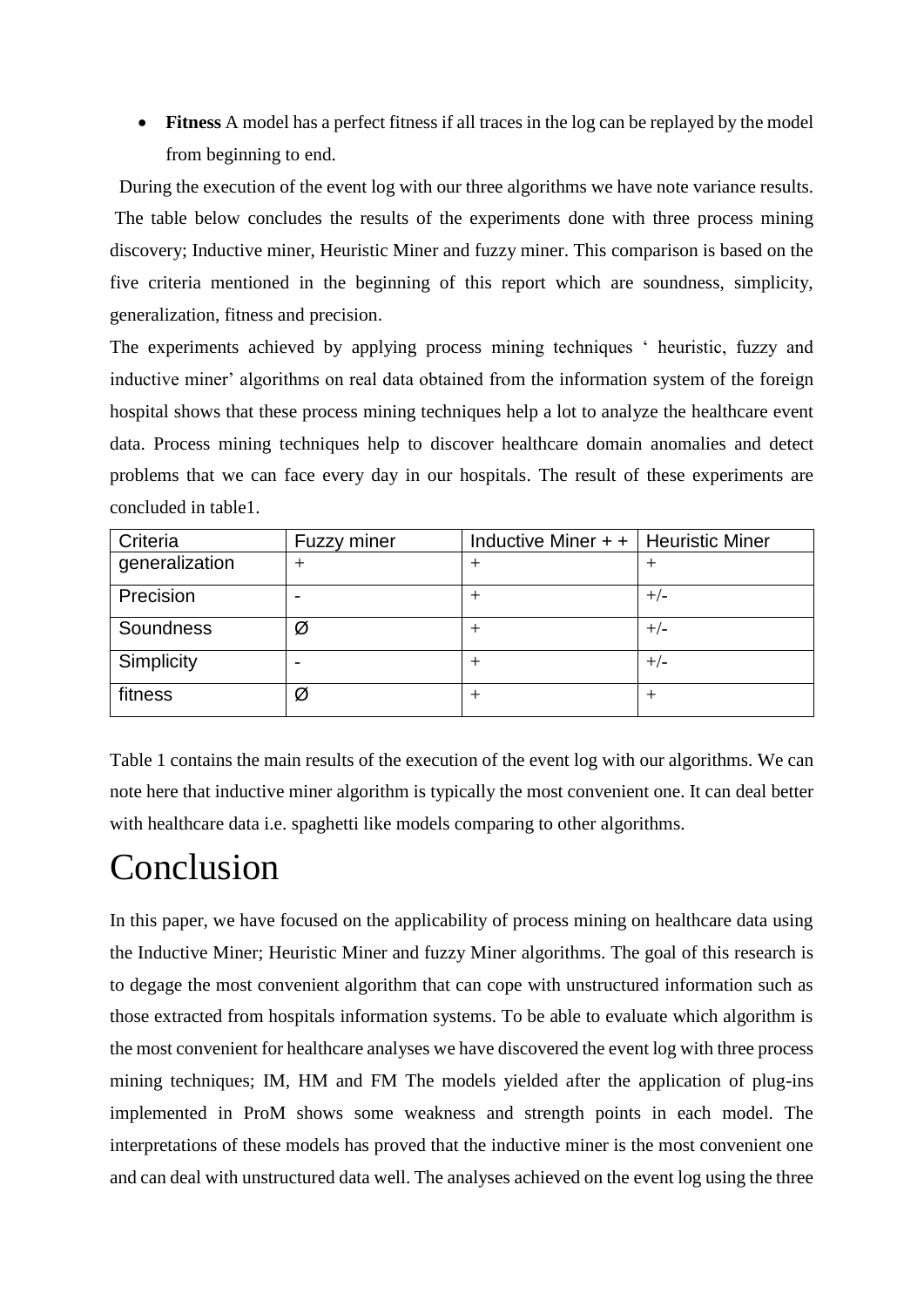process discovery techniques FM, IM and HM demonstrate that unstructured information can be discovered successfully but there is still no algorithm which can discover healthcare data perfectly; each one suffer from some deficiencies that hinder process discovery especially with missing information in the event log because generally mistakes can happen while the registration of the data or while the transformation to a CVS or XES files [1]. As a next step, we will try to apply the process mining techniques on real event data extracted from Tunisian hospitals and try to analyze them in order to find out the main problems that our hospitals suffer from and ameliorate their performances.